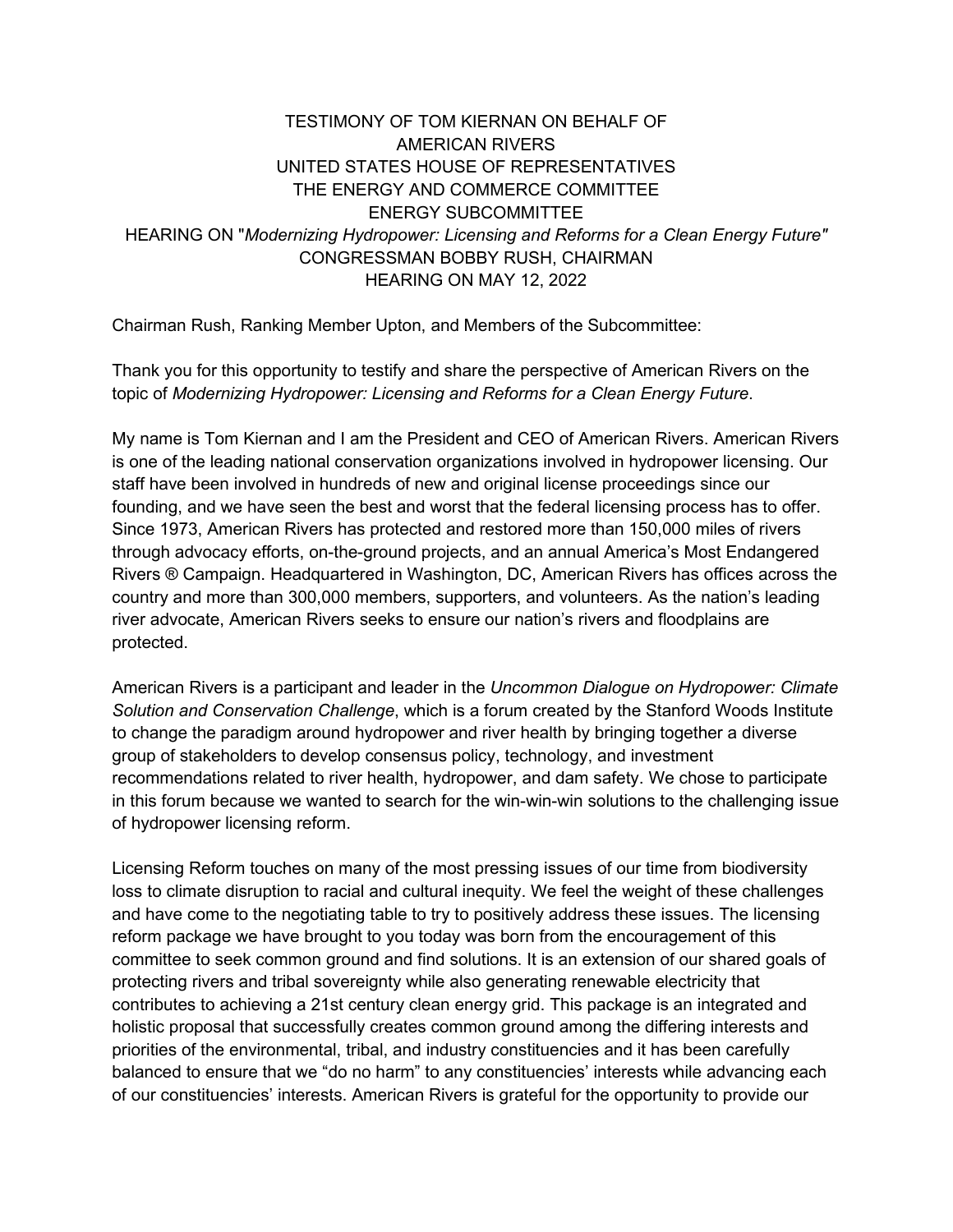perspective and we would like to invite the committee to join us in the same spirit of collaboration that we pursued in negotiating this package.

I will focus my testimony today on how the licensing reform package addresses how hydropower intersects with three significant challenges: biodiversity loss, climate disruption, and racial and cultural inequity.

## **Biodiversity Loss**

Since 1970, the world has lost 83% of freshwater species and nearly ⅓ of freshwater ecosystems.<sup>[1](#page-1-0)</sup> Freshwater species are declining twice as fast as their terrestrial and ocean counterparts.[2](#page-1-1) One significant factor driving the loss of biodiversity is loss of habitat and connectivity.[3](#page-1-2) Dams have significant effects on river ecosystems and when they are improperly sited or lack functional fish passage, they can contribute to the factors causing biodiversity loss.

The licensing reform package addresses this growing issue by requiring FERC to open a rulemaking to add timelines and greater specificity to the license surrender process. Even when all parties agree that a dam needs to be removed, it can take decades to do so. The Federal Power Act's existing surrender provisions, and FERC's existing regulations, lack timelines and milestones to help move the license surrender process forward in a timely manner. They also lack opportunities for early input by agencies and other stakeholders, making cost-effective multi-benefit solutions more difficult to advance and evaluate. The licensing reform package looks to the *Energy Policy Act of 2005,* and the Integrated Licensing Process it created, as a model to reform the license surrender process. These proposed changes will help licensees better predict the time and costs associated with license surrender and make the process more predictable and easier to remove unwanted dams.

The package also shines a spotlight on non-operational dams and requires FERC to send a report to Congress every 5 years identifying non-operational projects under its jurisdiction. The report must provide a timeline for either rehabilitating or removing the non-operational projects. FERC licenses assume projects are in working condition, and many license conditions designed to protect aquatic ecosystems lose their protective function when projects are not operating. Removing dams and project works from rivers when they have outlived their useful life opens habitat, making it easier for freshwater species to rebound.

## **Climate Disruption**

Extreme weather events are becoming more frequent and disruptions like the freeze in Texas and crippling drought in the west make considering climate change when crafting license

<span id="page-1-0"></span><sup>&</sup>lt;sup>1</sup> David Tickner, Jeffrey J Opperman, Robin Abell, Mike Acreman, Angela H Arthington, Stuart E Bunn, Steven J Cooke, James Dalton, Will Darwall, Gavin Edwards, Ian Harrison, Kathy Hughes, Tim Jones, David Leclère, Abigail J Lynch, Philip Leonard, Michael E McClain, Dean Muruven, Julian D Olden, Steve J Ormerod, James Robinson, Rebecca E Tharme, Michele Thieme, Klement Tockner, Mark Wright, Lucy Young, Bending the Curve of Global Freshwater Biodiversity Loss: An Emergency Recovery Plan, *BioScience*, Volume 70, Issue 4, April 2020, Pages 330–342,<https://doi.org/10.1093/biosci/biaa002>

<span id="page-1-1"></span> $2$  Id

<span id="page-1-2"></span><sup>&</sup>lt;sup>3</sup> https://www.iucn.org/theme/species/our-work/freshwater-biodiversity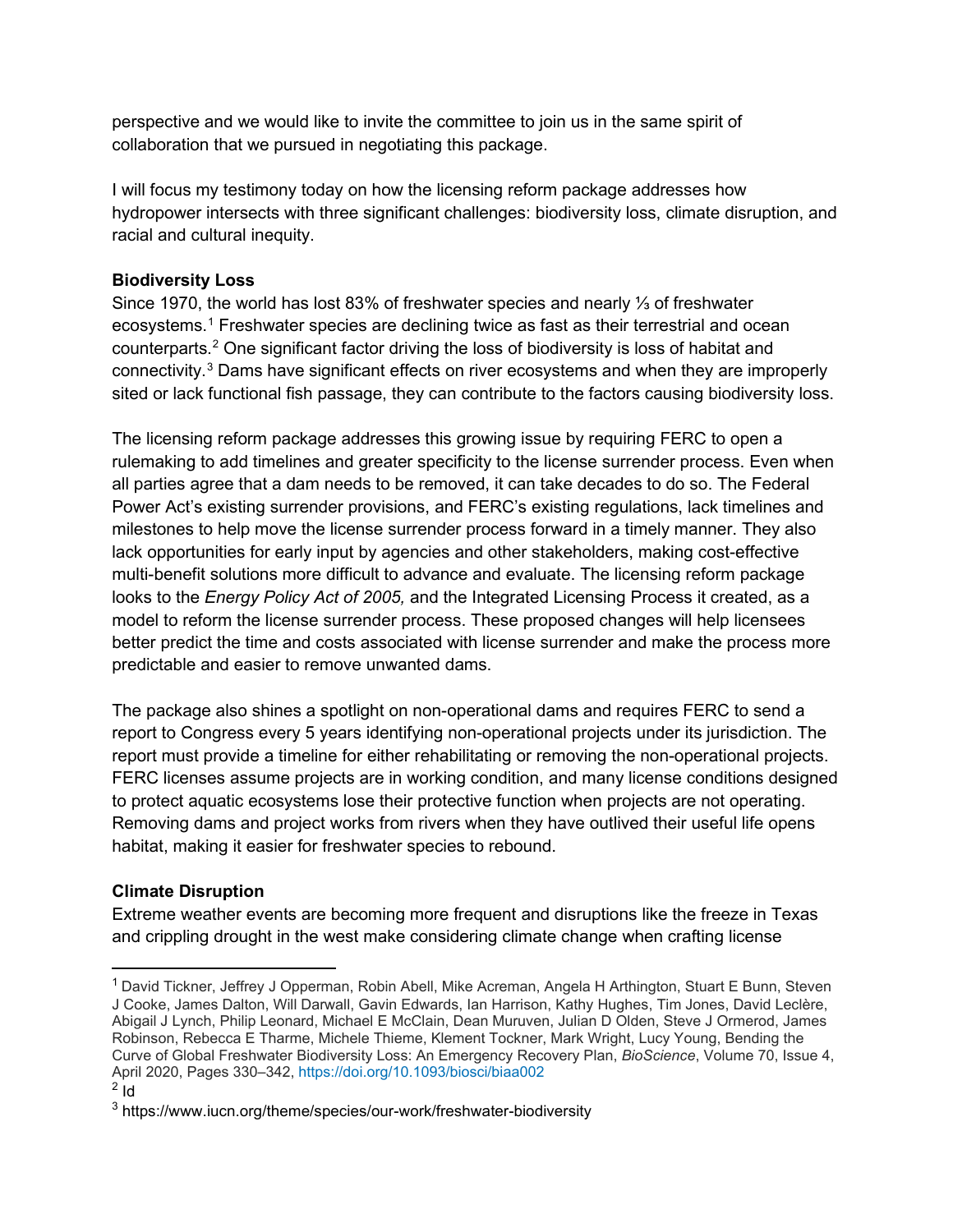conditions critically important. Many licensees already analyze how hydrology and the operation of their projects are changing as the climate changes. It is part of sound business practice. But this type of analysis is not incorporated into the licensing process. The package requires FERC, mandatory conditioning agencies and Federally Recognized Tribes to consider during licensing how project effects may change under a changing climate when developing their license conditions. It also requires FERC to stay abreast of and incorporate the latest climate science and analytical tools through periodic technical conferences convened in consultation with the U.S. Department of Energy. These are common-sense requirements that will promote better decision-making to ensure healthy and climate resilient rivers into the future.

Hydropower licenses last, on average, 45 years. The licensing process provides a once-in-ageneration opportunity to understand the impacts of a changing climate on hydropower projects and affected rivers. This understanding will improve community safety and security, and help rivers and communities thrive and become more resilient.

### **Racial and Cultural Inequity**

Infrastructure development in the twentieth century had profound impacts on tribal rights, authorities, and resources. This is particularly true where hydropower licensing and development ignored tribal treaty rights, overlooked tribal interests and perspectives, and damaged culturally important species such as salmon.<sup>[4](#page-2-0)</sup>

Reform is needed to achieve the promise of self-determination for tribes. In 1975, Congress passed the Indian Self-Determination and Education Assistance Act recognizing Tribes as sovereign governments by providing greater autonomy and the ability to administer and participate directly in programs and authorities that had previously been administered on their behalf. Significant progress toward self-determination has occurred in the interim period, but the administration of Section 4(e) of the Federal Power Act remains a relic of the pre-selfdetermination era. The package would take long-overdue action by providing mandatory conditioning authority under Section 4(e) of the Federal Power Act to federally recognized tribes whenever a hydropower project has project facilities within the boundary of a tribal reservation.

More than 45 years after Congress recognized tribes as sovereign governments, tribal governments must still rely upon their "trustee", the Department of the Interior, to intervene on their behalf to protect their resources. The continued need for an intermediary adds complexity and inefficiency to the licensing process and is an affront to the sovereignty of tribal governments. It is long past time that tribal governments receive the authority to protect their trust lands impacted by hydropower. Doing so will make the process more efficient and timely by having tribes at the table and able to make decisions about resource protection. Many tribal governments have built world-class fisheries and natural resource departments and are well equipped to make these decisions themselves.

<span id="page-2-0"></span><sup>&</sup>lt;sup>4</sup>Frank, Derek Red Arrow (2017) "A Hell of a Complex: The Miscarriages of the Federal Hydropower Licensing Regime" *American Indian Law Journal*: Vol. 6: Issue 1, Article 5, pg. 244. Available at: https://digitalcommons.law.seattleu.edu/ailj/vol6/iss1/5/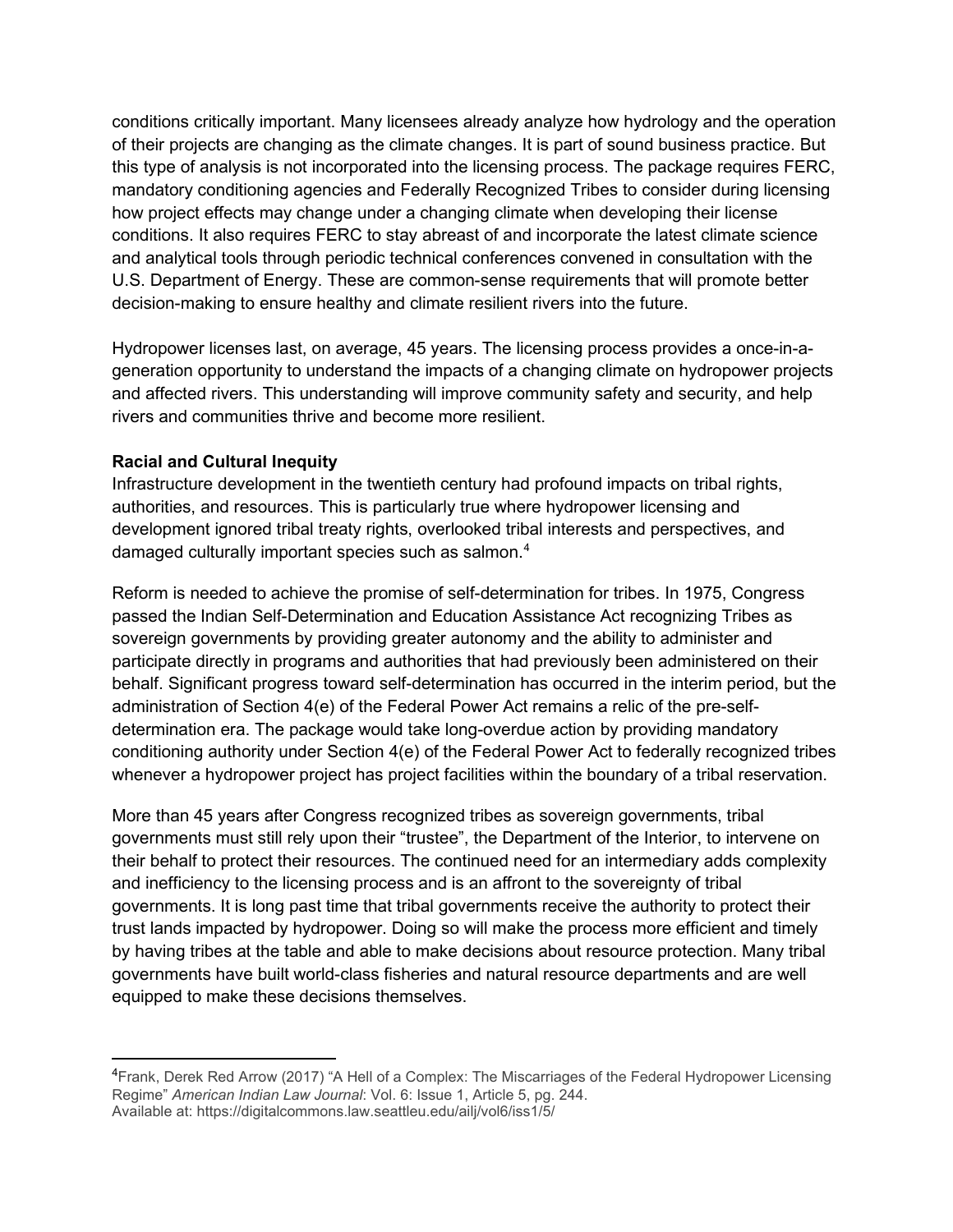The package also promotes respect for treaty rights by requiring Federal land management agencies to consult with the Secretary of the Interior and any potentially affected Federally Recognized Tribes regarding the obligations of the United States that apply in the project area under a federal treaty. If treaty obligations are identified, the package imposes a requirement on FERC and other agencies to meet federal obligations applicable to the treaty with a Federally Recognized Tribe and gives the tribe the ability to make recommendations under Section 10(j) of the Federal Power Act, with the same standing as state fish and wildlife agencies.

## **Hydropower Licensing Generally**

American Rivers is heartened that the Committee is examining the challenges and opportunities of hydropower in the United States. Hydropower provides approximately 7 percent of the overall energy production in the country, and comprises 50 percent of all non-fossil fuel energy consumed in the U.S. The licensing of hydroelectric dams is overseen by the Federal Energy Regulatory Commission (FERC), with the critical involvement of the federal Departments of Agriculture, Commerce, and the Interior, as well as state and tribal water quality agencies. FERC may grant a license for a term of 30 to 50 years, with the average life of a license being 45 years.

American Rivers thinks the hydropower licensing process is valuable and works well. That said, there is room for improvement, which is why we worked with our tribal and industry partners to bring the committee our licensing reform package and supported reform to existing expedited licensing processes for certain low-impact projects. On paper, hydropower licensing is designed to take [5](#page-3-0).5 years. In practice, it takes an average of 6.7 years.<sup>5</sup> Licensees may avail themselves of 3 different licensing processes (the Traditional, the Alternative, or the Integrated Licensing processes) and this choice can dramatically affect the length of licensing. Relicensed projects that use the integrated licensing process on average receive a license in 5.9 years, as compared to 7.8 years for the projects using the alternative licensing process or 8.5 years for projects using the traditional licensing process. $6$  While our licensing reform package makes considerable improvements to the licensing process that we believe will yield efficiency, the choices that FERC makes to approve the use of processes other than the integrated licensing process will ultimately determine how great the efficiency improvements of this licensing reform package will be if enacted.

Federal resource protection agencies also play an integral role in the licensing of hydropower facilities. Our support for the value and importance of their contribution to the licensing process remains unwavering. The Federal Power Act (FPA) delineates the responsibilities for licensing at the federal level. FERC is not, and has never been, responsible for maintaining fish, wildlife, or federal lands. Since the passage of the FPA, the Secretaries of Commerce (through the National Marine Fisheries Service) and the Interior (through the U.S Fish and Wildlife Service)

<span id="page-3-1"></span><span id="page-3-0"></span><sup>5</sup> Levine, Aaron, Brenda Pracheil, Taylor Curtis, Ligia Smith, Jesse Cruce, Matt Aldrovandi, Christa Brelsford, Heather Buchanan, Emily Fekete, Esther Parish, Rocio Uria-Martinez, Megan Johnson, and Debjani Singh. *An Examination of the Hydropower Licensing and Federal Authorization Process*. Golden, CO: National Renewable Energy Laboratory. NREL/TP-6A20-79242 pg. xi. https://www.nrel.gov/docs/fy22osti/79242.pdf. 6 Id pg. 47.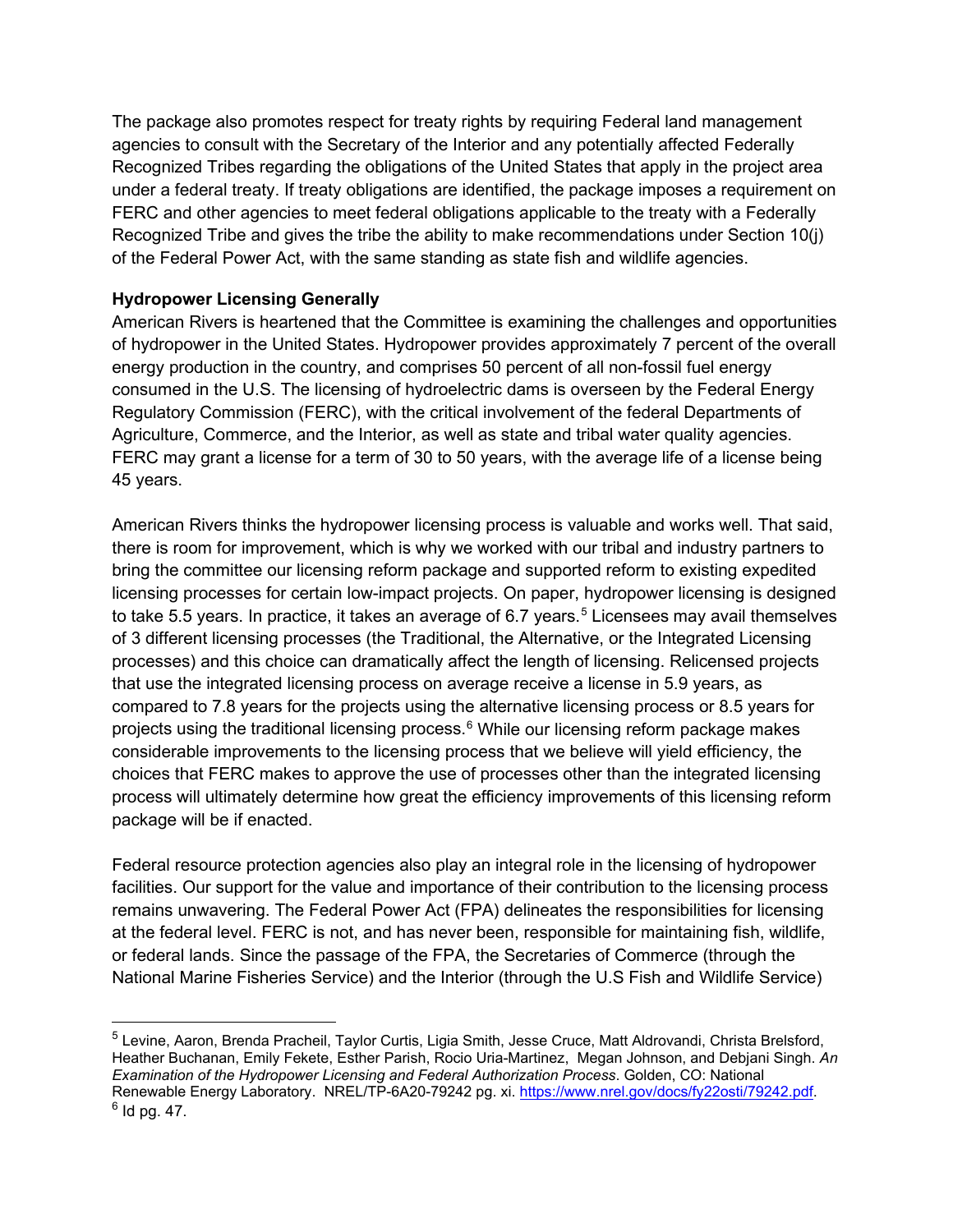have been responsible for fish and wildlife protection and the Secretaries of Agriculture (through the U.S. Forest Service) and the Interior (through the Bureau of Indian Affairs, the Bureau of Land Management, the U.S. Fish and Wildlife Service, and the National Park Service) have been responsible for managing lands held by the federal government ("federal reservations").

Section 4(e) requires Cabinet Secretaries with authority over a "federal reservation" to ensure that the proposed project doesn't negatively impact the reservation or interfere with its Congressionally designated use. Federal reservations are all lands and marine reserves in the federal estate, from Indian reservations to National Forests and wildlife refuges. Section 18 of the FPA deals with fish passage, or the ability of fish species to get from one side of a dam to the other and charges the Cabinet Secretaries with authority over fisheries to provide it. Most fish species do not naturally inhabit only the section of a river downstream of dams or between dams. For a population to survive the construction of a project and thrive, it often must be afforded a way to traverse project dams.

Our experience during the last 30 years of participating in licensing proceedings all over the country is that agencies are judicious and pragmatic in the exercise of their resource protection authorities. While we have supported the transfer of authority under Section 4(e) from the Department of the Interior to Federally recognized tribes, that support should not be construed as a critique of how federal agencies administer this authority generally. Rather, it is support for tribal self-determination specifically. We find tremendous value in the contributions of federal agencies. Their ability to continue to mitigate the impacts of hydropower projects through Sections 4(e), 18, and 10(j) will be critically important to addressing biodiversity loss and climate adaptation in the future.

### **Conclusion**

The hydropower licensing process provides a range of stakeholders the opportunity to shape the shared use of our nation's rivers. The rivers do not belong to environmentalists or to electricity producers; they belong to all Americans, and they must be maintained to promote multiple uses. American Rivers believes the licensing reform package we have brought to this committee is an integrated, holistic proposal that creates common ground among the needs and appropriate authorities of our three constituencies. For your reference, we attach a summary of the licensing reform package below.

I would like to thank the committee for its invitation to speak today. American Rivers is eager to serve as a resource and stands ready to collaborate with the committee on licensing reform. I look forward to answering your questions.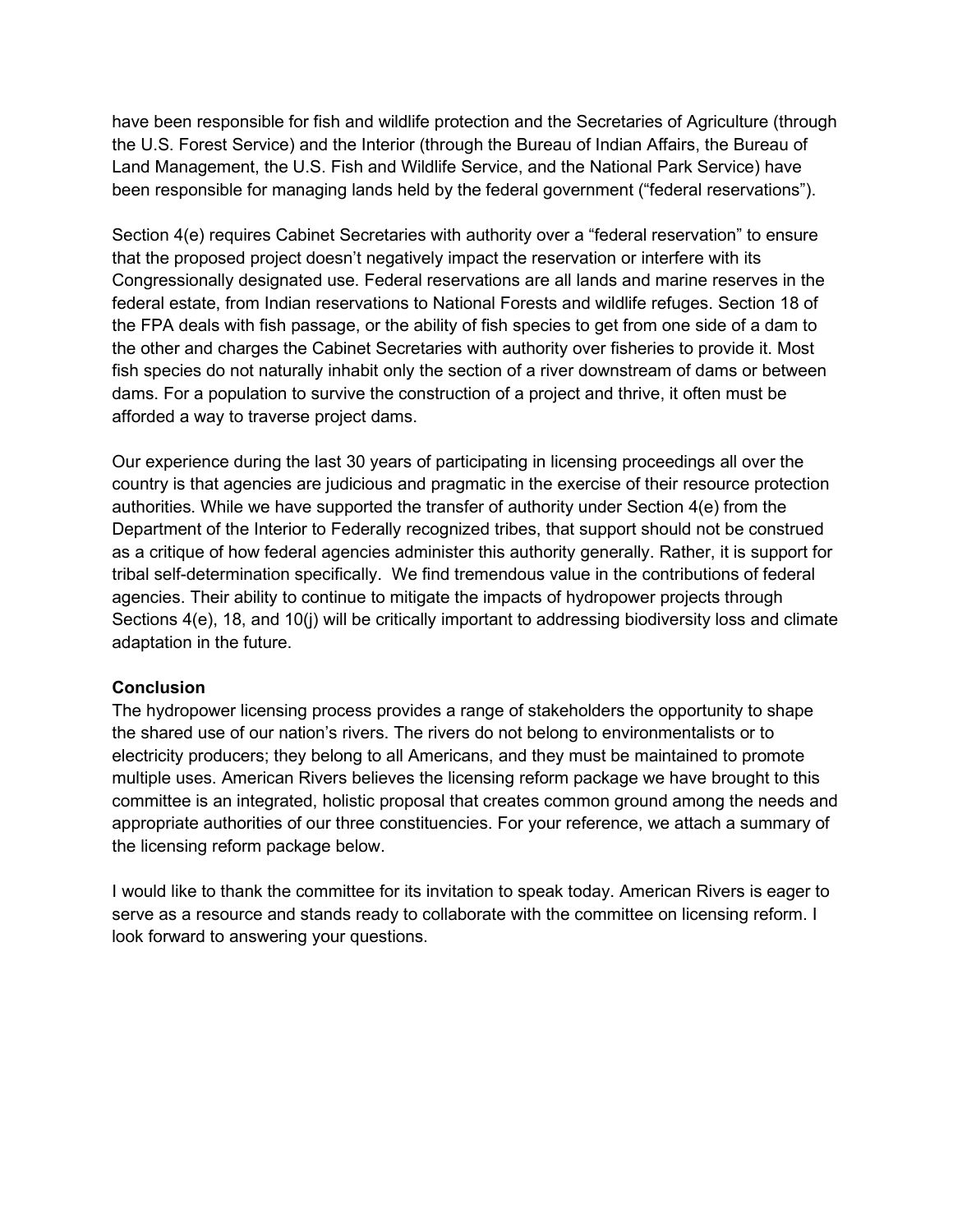# **Summary of WG6 Federal Power Act Amendments Package**

The Drafting Team for Uncommon Dialogue Workgroup 6 prepared a package of proposed amendments to the Federal Power Act. The package is intended to enhance the economic value and environmental benefits of hydropower projects and healthy rivers. It is driven by eight themes stated below.

### **Improves cooperation among FERC, Federally Recognized Tribes and resource agencies in the hydropower licensing process**

- Requires FERC and other Federal and State agencies and Federally Recognized Tribes to consult in the development of a coordinated schedule for all federal authorizations for hydropower licensing.
- Requires FERC and other Federal and State agencies and Federally Recognized Tribes to meet in a conference to develop a joint study plan to the extent possible, and to document any disagreements.
- Provides an opportunity for FERC and other Federal and State conditioning agencies including Federally Recognized Tribes to attempt to resolve conflicting and inconsistent license terms prior to FERC's licensing decisions.
- Allows participation by all relicensing participants in these technical conferences and consultations.
- Establishes an opportunity for FERC, Federal, state and local agencies, and Federally Recognized Tribes to cooperate in preparation of the environmental assessment or environmental impact statement. Allows cooperating entities party status in the licensing proceeding, with protections against *ex parte* communications.
- Provides that administrative costs recovered in annual charges for Federal agencies' direct costs be refunded to the relevant Federal agency, with public review of annual charges determinations.
- Allows for recovery of administrative costs incurred by Federally Recognized Tribes and State agencies through a fund created by re-allocating other annual charges that FERC currently directs to the Treasury.

### **Expands the authority for Federally Recognized Tribes to protect their lands, waters, other resources and treaty-protected rights**

- Shifts Federal Power Act (FPA) § 4(e) mandatory conditioning authority from the U.S. Department of the Interior to a Federally Recognized Tribe for any project located on land held in trust within the exterior boundaries of a Tribal reservation.
- Requires Federal land management agencies, when developing their FPA § 4(e)mandatory conditions, to consult with the Secretary of the Interior and any potentially affected Federally Recognized Tribes regarding the obligations of the United States that